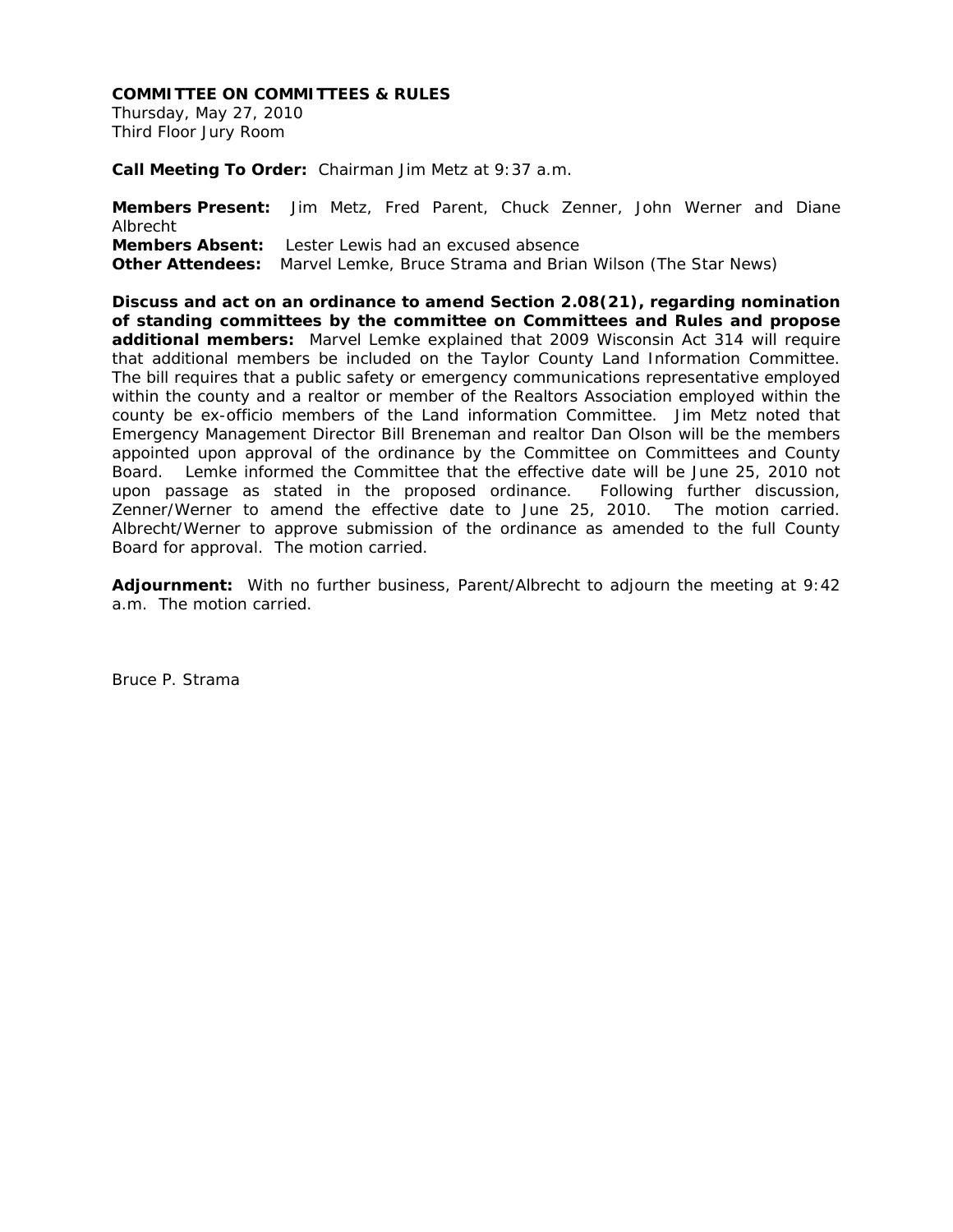#### **COMMITTEE ON COMMITTEES & RULES**

Tuesday, April 20, 2010 Third Floor Jury Room

**Call Meeting To Order:** Chairman Jim Metz at 11:23 a.m.

**Members Present:** Fred Parent, Chuck Zenner, John Werner, Diane Albrecht and Lester Lewis **Members Absent:** All Present **Other Attendees:** Marie Koerner, Linda Daniels and Bruce Strama

**Review standing committees and make proposed changes for approval by the County Board:** Committee members reviewed the listing of committees making multiple changes. Zenner/Werner to approve the changes as discussed by the Committee to be presented to the county Board for approval. The motion carried. A copy of the standing committees is attached.

**Adjournment:** With no further business, Albrecht/Werner to adjourn the meeting at 11:55 a.m. The motion carried.

Bruce P. Strama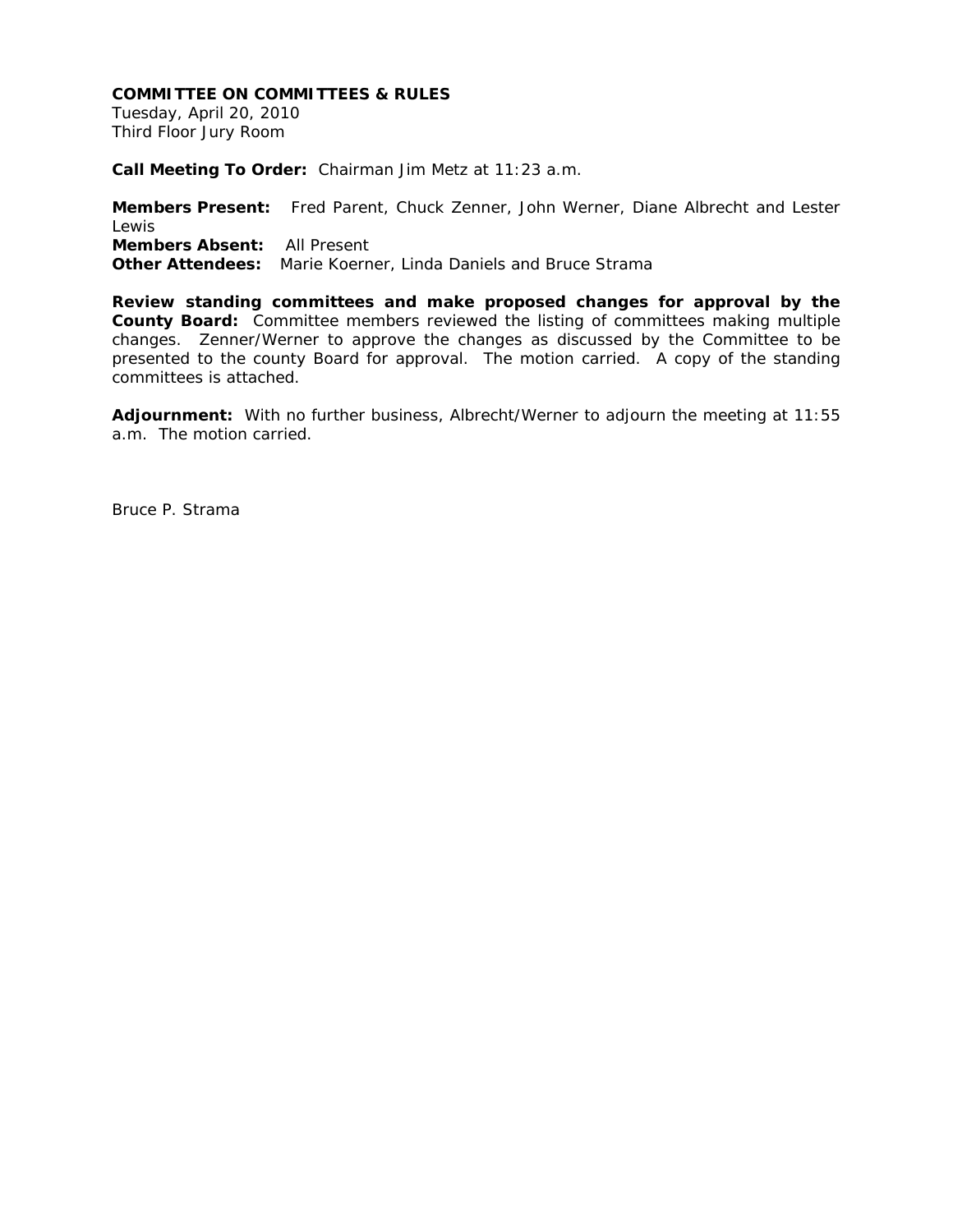## 2010 SPECIAL ELECTIVE AND STATUTORY COMMITTEES

#### **EXECUTIVE COMMITTEE:**

| Jim Metz, Chair                     |  |
|-------------------------------------|--|
| Allen Beadles                       |  |
| <b>Chuck Zenner</b>                 |  |
|                                     |  |
| <b>HIGHWAY COMMITTEE:</b>           |  |
| Chuck Zenner, Chair                 |  |
| <b>Allen Beadles</b>                |  |
| John Werner                         |  |
| Dennis Fuchs                        |  |
| <b>Scott Mildbrand</b>              |  |
|                                     |  |
| <b>EXTENSION COMMITTEE:</b>         |  |
| Dave Krug, Chair                    |  |
| <b>Scott Mildbrand</b>              |  |
| Ray Soper                           |  |
| Jim Metz, Co. Bd. Chr.              |  |
|                                     |  |
| <b>LAND CONSERVATION COMMITTEE:</b> |  |

# Dave Krug, Chair Scott Mildbrand Ray Soper Tim Peterson **and the set of the set of the set of the set of the set of the set of the set of the set of the set of the set of the set of the set of the set of the set of the set of the set of the set of the set of the se**

Don Purvis (FSA Vice-Chair[designated member]) \_\_\_\_\_\_\_\_\_\_\_\_\_\_\_\_\_\_\_\_\_\_\_\_\_\_\_\_\_\_\_\_\_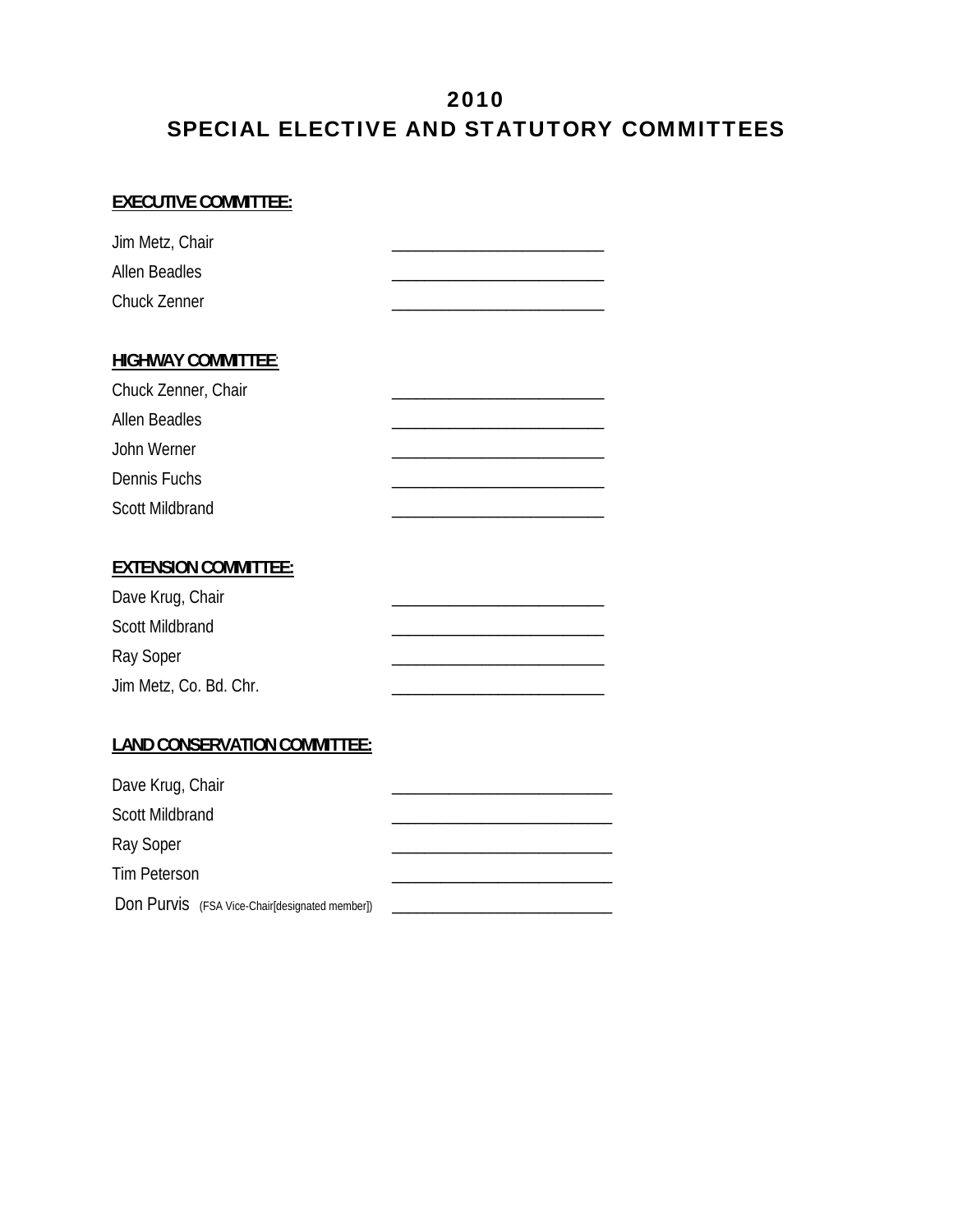## APPOINTMENT OF COMMITTEES BY COUNTY BOARD CHAIR

**FINANCE, BUDGET REVIEW & INSURANCE COMMITTEE:**

| Fred Parent, Chair                          |  |
|---------------------------------------------|--|
| <b>Chuck Zenner</b>                         |  |
| Scott Mildbrand                             |  |
| Allen Beadles                               |  |
| Dennis Fuchs                                |  |
|                                             |  |
| <b>COMMITTEE ON COMMITTEES &amp; RULES:</b> |  |
| Jim Metz, Chair                             |  |
| <b>Fred Parent</b>                          |  |
| <b>Lester Lewis</b>                         |  |
| Diane Albrecht                              |  |
| John Werner III                             |  |
| <b>Chuck Zenner</b>                         |  |

## NOMINATION OF COMMITTEES BY COMMITTEE ON COMMITTEES & RULES:

**PERSONNEL:** (Chair of Finance, Highway, Health, Human Services & Law Enforcement)

| Fred Parent, Chair |  |
|--------------------|--|
| Chuck Zenner       |  |
| Lester Lewis       |  |
| James G. Seidl     |  |
| Dave Bizer         |  |
|                    |  |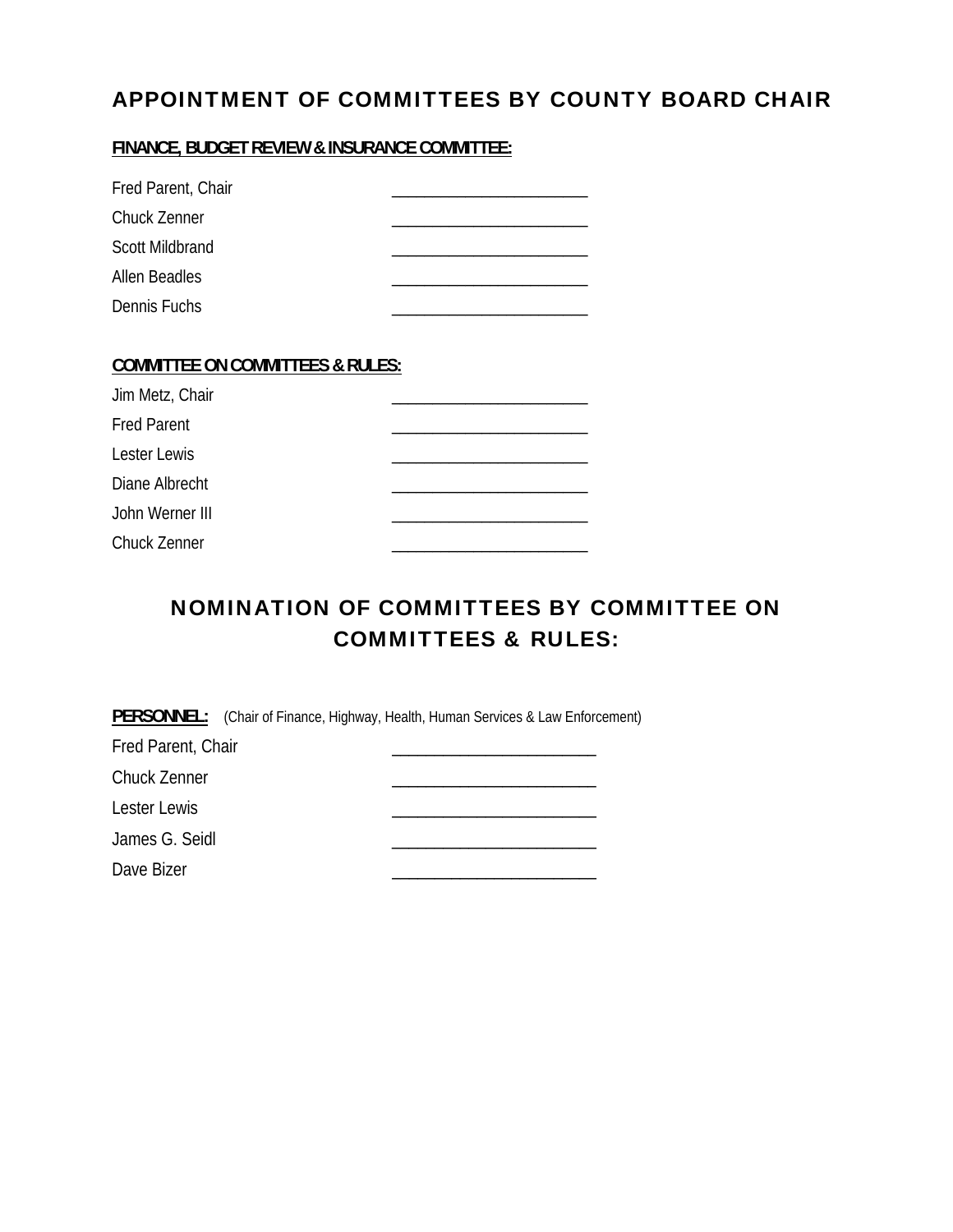#### **LAW ENFORCEMENT & EMERGENCY SERVICES**:

| James G. Seidl, Chair |  |
|-----------------------|--|
| <b>Fred Parent</b>    |  |
| Lester Lewis          |  |
| Dave Lemke            |  |
| John Werner III       |  |

**BOARD OF HEALTH:** (Eight members: 4-Supervisors, 2-members in health profession & 2-lay members) Lester Lewis, Chair Ray Soper \_\_\_\_\_\_\_\_\_\_\_\_\_\_\_\_\_\_\_\_\_\_\_ Scott Copenhaver Rollie Thums \_\_\_\_\_\_\_\_\_\_\_\_\_\_\_\_\_\_\_\_\_\_\_ Regina Syryczuk \_\_\_\_\_\_\_\_\_\_\_\_\_\_\_\_\_\_\_\_\_\_\_ Pat Mertens Carol Tuma Terrie Flandermeyer

#### **HUMAN SERVICES BOARD:** (Nine members: 6-Supervisors & 3-lay members)

| Dave Bizer, Chair    |  |
|----------------------|--|
| <b>Daniel Minter</b> |  |
| Dave Krug            |  |
| Dave Lemke           |  |
| <b>Rollie Thums</b>  |  |
| Scott Copenhaver     |  |
| Rose Madlon          |  |
| Eugene Roush         |  |
| <b>Vicky Duffy</b>   |  |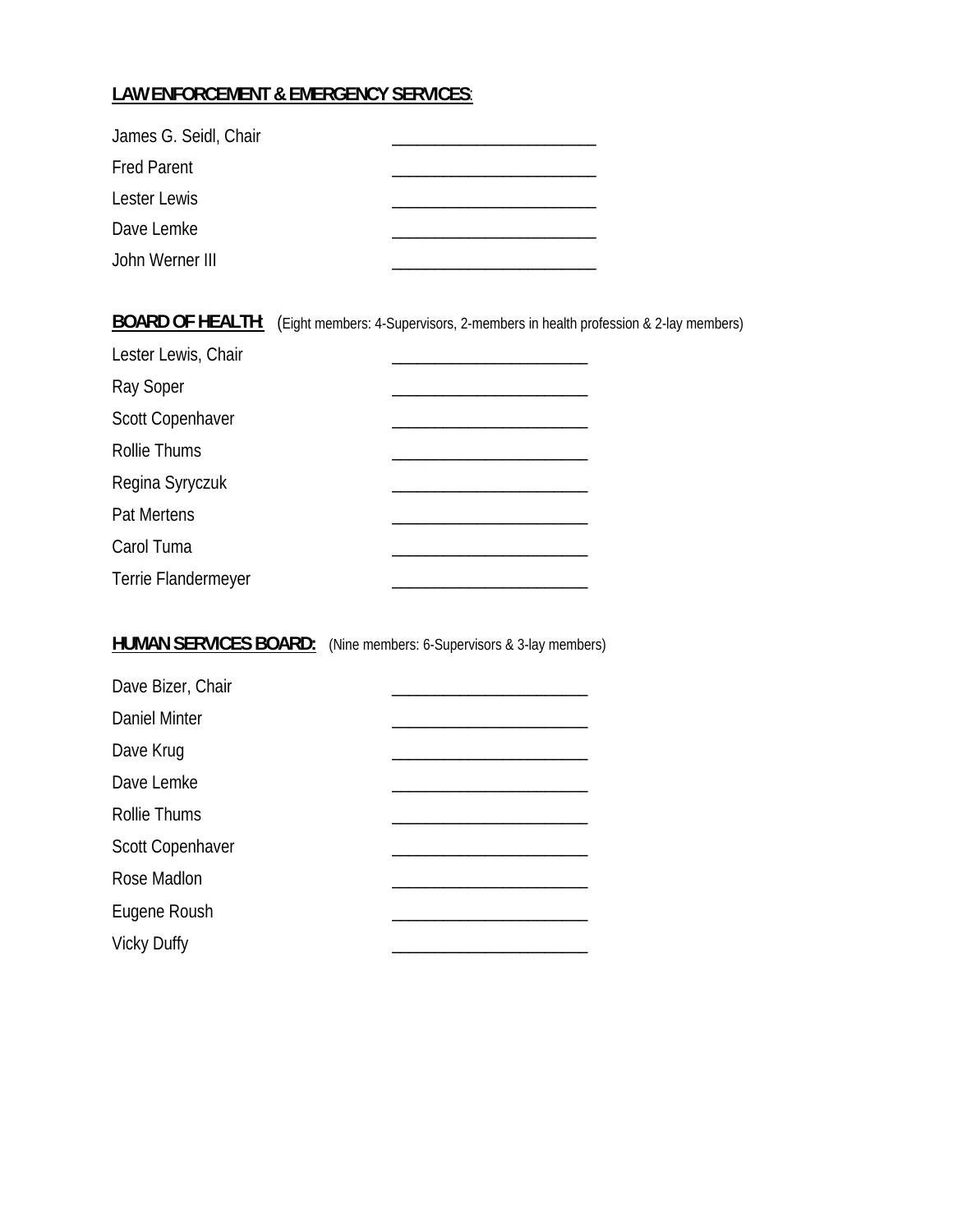#### **FORESTRY & RECREATION COMM:** (3-Supervisors & 1-lay member)

| Chuck Zenner, Chair      |  |
|--------------------------|--|
| Dave Bizer               |  |
| <b>Scott Mildbrand</b>   |  |
| Mike Roiger              |  |
|                          |  |
| <b>ZONING COMMITTEE:</b> |  |
| John Werner III, Chair   |  |
| Dave Lemke               |  |
| Dennis Fuchs             |  |

**SOLID WASTE & RECYCLING COMMITTEE**: (Seven members: 3-members of Zoning Comm., 1-Town Partner Appointee, 2 - lay members & 1- City of Medford Representative)

| John Werner III, Chair     |  |
|----------------------------|--|
| Dave Lemke                 |  |
| Dennis Fuchs               |  |
| Mike Roiger                |  |
| Larry Ziembo               |  |
| Barbara Kallenbach         |  |
| John Fales                 |  |
| Larry Peterson, ex officio |  |
| Arlen Albrecht, ex officio |  |

| Allen Beadles, Chair |  |
|----------------------|--|
| Lester Lewis         |  |
| David Krug           |  |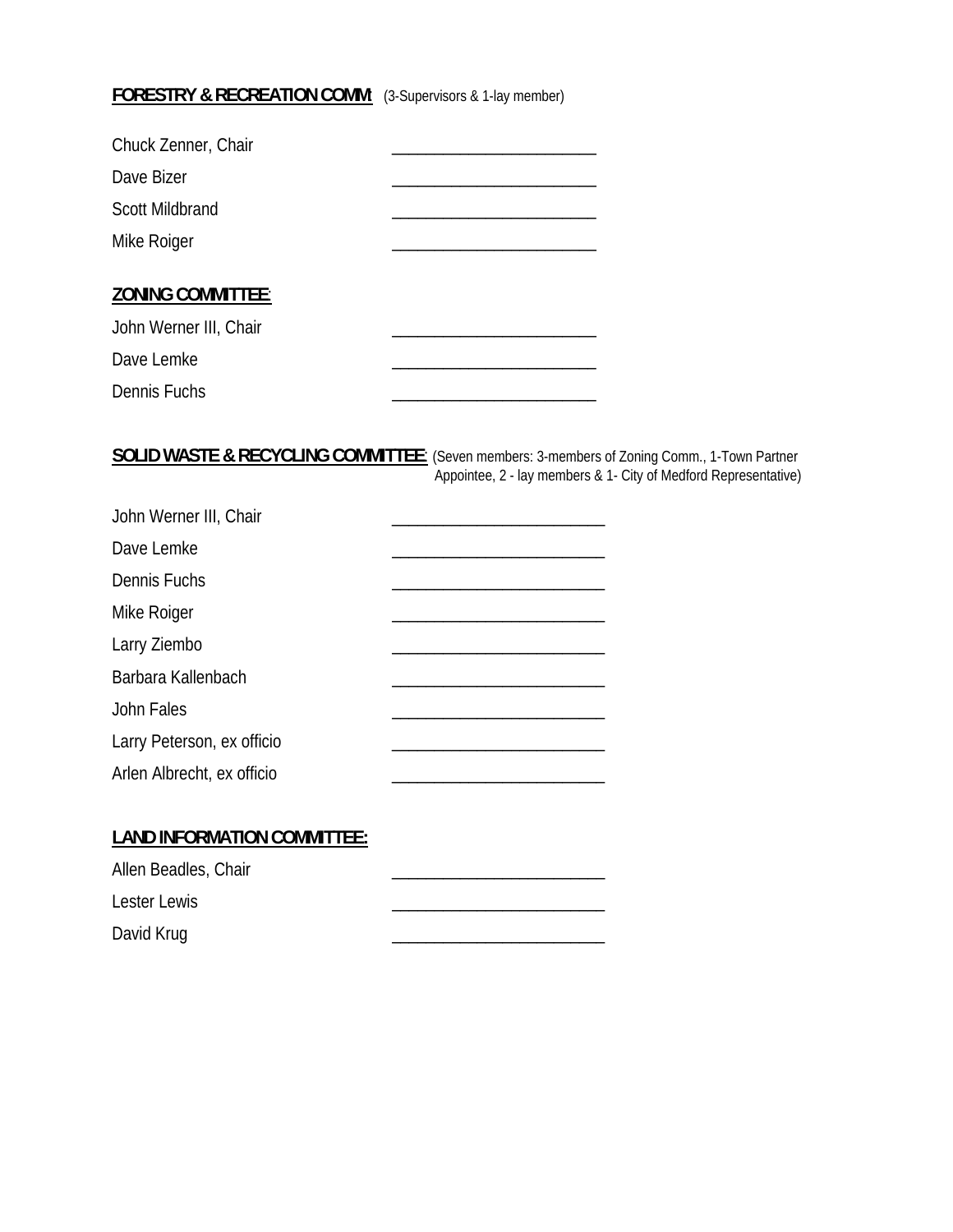#### **BUILDINGS, GROUNDS & PARKS COMMITTEE**:

| Diane Albrecht, Chair    |  |
|--------------------------|--|
| Lester Lewis             |  |
| <b>Chuck Zenner</b>      |  |
| Bruce Strama, ex officio |  |

#### **COMMISSION ON AGING:** (Nine members: 2-Supervisors & 7-lay members) 6-year term limit

| Diane Albrecht, Chair (2016) |  |
|------------------------------|--|
| Rollie Thums (2014)          |  |
| Marguerite Klingbeil (2011)  |  |
| Julie Scott (2014)           |  |
| Frances Soper (2014)         |  |
| Charlotte Brooks (2012)      |  |
| Mary Bix $(2016)$            |  |
| John Agen (2016)             |  |
| Judy Troyk (2016)            |  |
| Diane Niggemann, ex officio  |  |
|                              |  |

#### **EDUCATION COMMITTEE**:

| Dave Krug, Chair |  |
|------------------|--|
| Rollie Thums     |  |
| Daniel Minter    |  |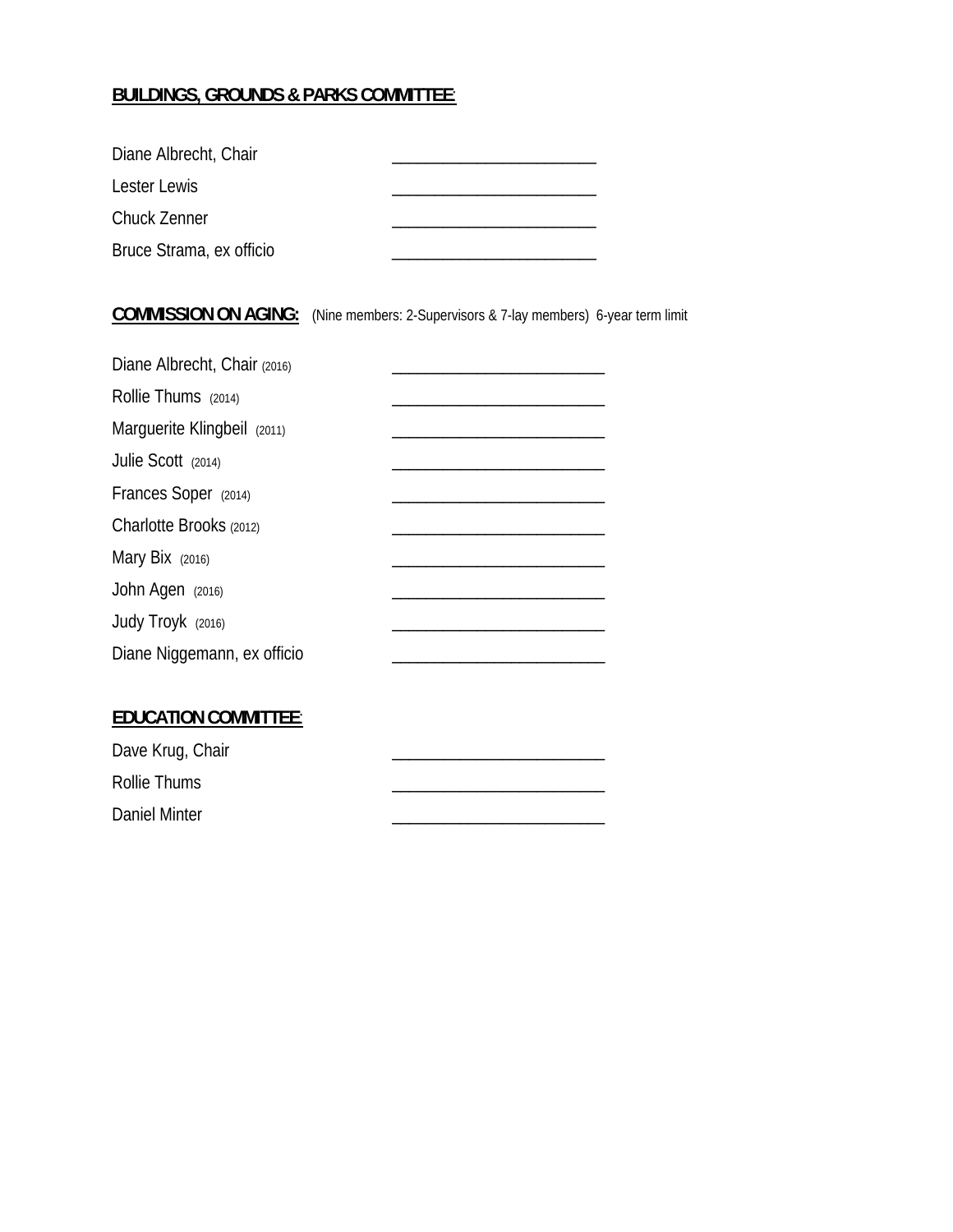**INFORMATION TECHNOLOGY COMM:** (Five members: 3-Supervisors & 2-lay members in CIS positions)

| Dave Bizer, Chair           |  |
|-----------------------------|--|
| James G. Seidl              |  |
| Daniel Minter               |  |
| Carmen Thiede               |  |
| Allen Poehnelt              |  |
| Melissa Seavers, ex officio |  |

**AIRPORT COMMITTEE**: (Five members: 3-Supervisors, 1-member from nominated by the Medford Area Industrial Development Board & 1-lay member)

John Werner III, Chair **Department of the Chair Contract of the Chair Contract of the Chair** Diane Albrecht Fred Parent Gary Machon \_\_\_\_\_\_\_\_\_\_\_\_\_\_\_\_\_\_\_\_\_\_\_\_\_\_\_ Roger Emmerich **Example 2018** 2019 12:00:00 2019 2019 2020 2021 2022 2023 2024 2022 2023 2023 2024 2022 2023 20

**HOUSING AUTHORITY:** (Not more than 2-members to be Supervisors; 1-member Section 8 Rental Assist. Program)

| Charles Webster, Chair  |  |
|-------------------------|--|
| Tammy Mann              |  |
| <b>Scott Copenhaver</b> |  |
| <b>Allen Beadles</b>    |  |
| Joe Tomandl             |  |
| Casie Haubert           |  |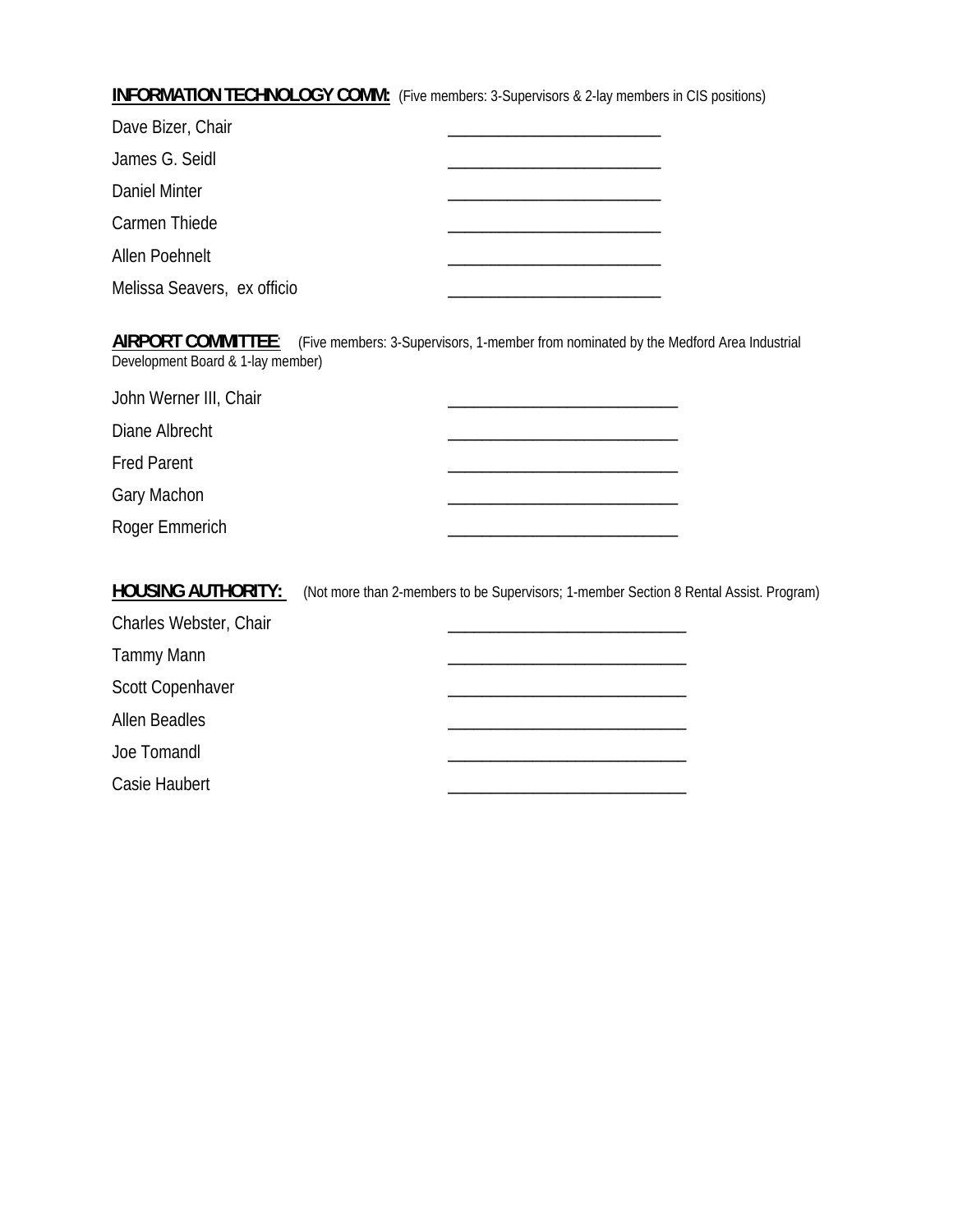**TOURISM COMMITTEE:** (Seven members: 3-Supervisors & 4-lay members; all geographically balanced)

| Allen Beadles, Chair       |  |
|----------------------------|--|
| Diane Albrecht             |  |
| Scott Copenhaver           |  |
| <b>Krist Punzel</b>        |  |
| Paul Webb                  |  |
| Gary Jensen                |  |
| Carol Mudgett              |  |
| Arlen Albrecht, ex officio |  |
| Bruce Strama, ex officio   |  |

#### RAILS-TO-TRAILS COMMISSION: (Four-Members: 1-Supervisor, 1-Adjacent Land Owner & 2-Lay members/chair appt. by commission)

| Dave Lemke       |  |
|------------------|--|
| Marvin Kuenne    |  |
| Don Albers       |  |
| <b>Bob Meyer</b> |  |
| alternate        |  |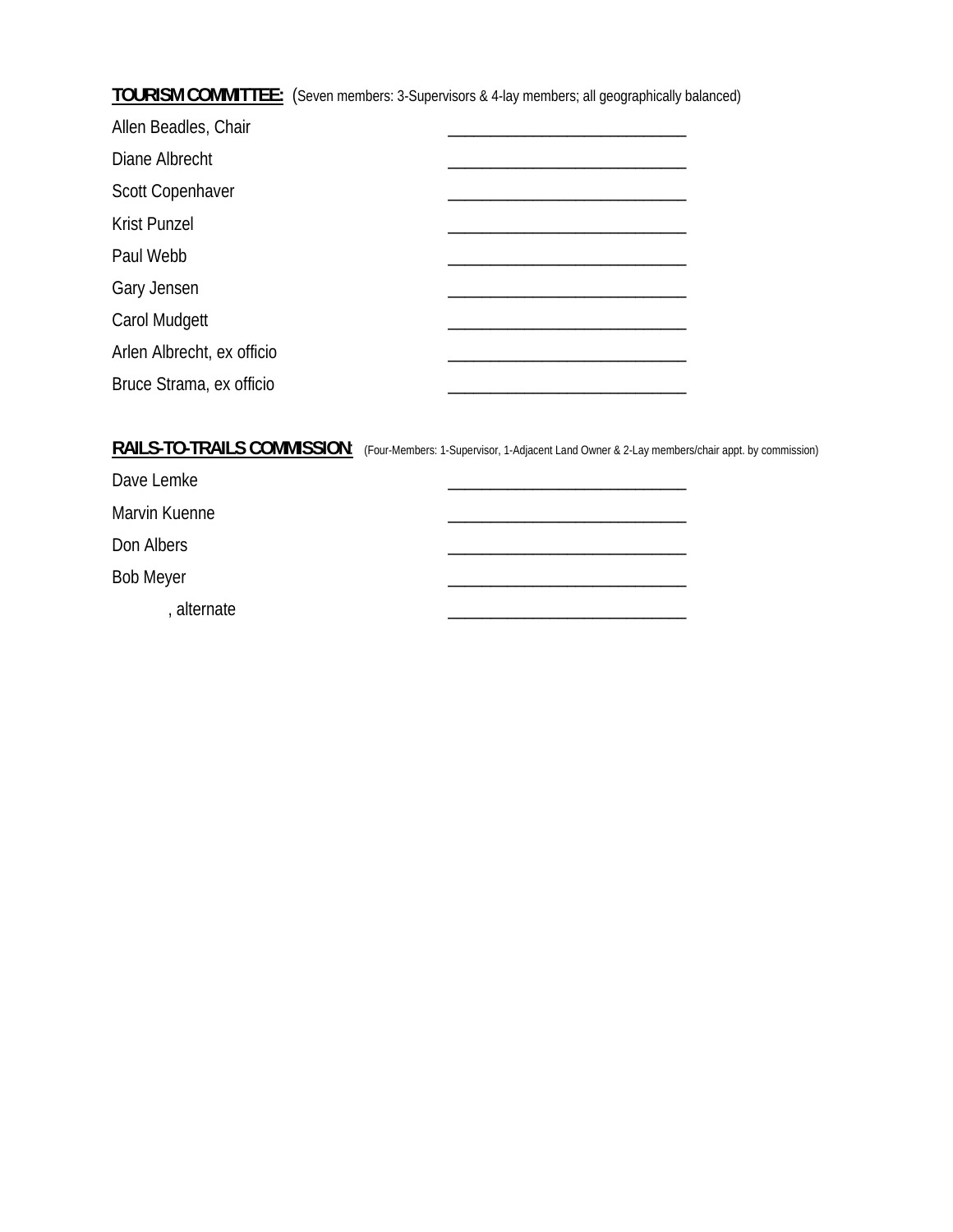#### **TRAFFIC SAFETY COMMISSION**:

| <b>Jess Sackmann</b>          |  |
|-------------------------------|--|
| <b>Bruce Daniels</b>          |  |
| Nick Synol                    |  |
| Jeff Olson, Traffic Safety    |  |
| Douglas Notbohm, State Patrol |  |
| Ron Bohn                      |  |
| Karl Kelz                     |  |
| Dorothy Falasky               |  |
| James G. Seidl                |  |
| Diane Niggeman                |  |
| Dennis Johnson, DOT           |  |
| <b>Michael Wellner</b>        |  |
| Ken Coyer                     |  |
| Pat Sullivan                  |  |

#### **VETERANS SERVICE COMMITTEE:**

| James G. Seidl, Chair |  |
|-----------------------|--|
| Ray Soper             |  |
| Rollie Thums          |  |

#### **VETERANS SERVICE COMMISSION**:

| Barry Anderson      |  |
|---------------------|--|
| Donald Schindler    |  |
| Rev. Warren Behling |  |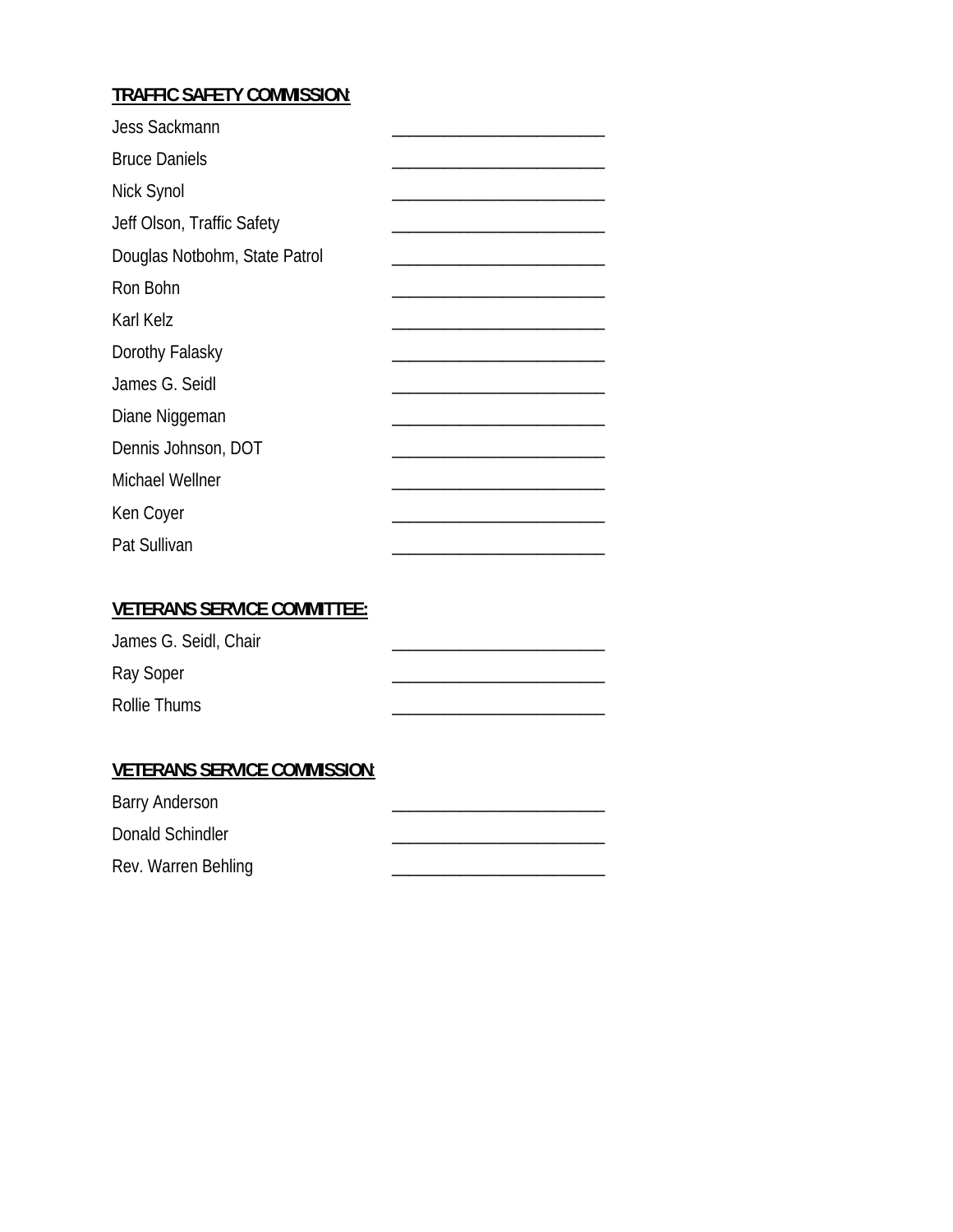#### **CEP REPRESENTATIVE:**

Allen Beadles Rollie Thums, Alternate

#### **CO REP. TO NWRP COMMISSION**:

Allen Beadles Rollie Thums, Alternate

#### **INDIANHEAD COMMUN. ACTION AGENCY:**

Scott Copenhaver

Rollie Thums, Alternate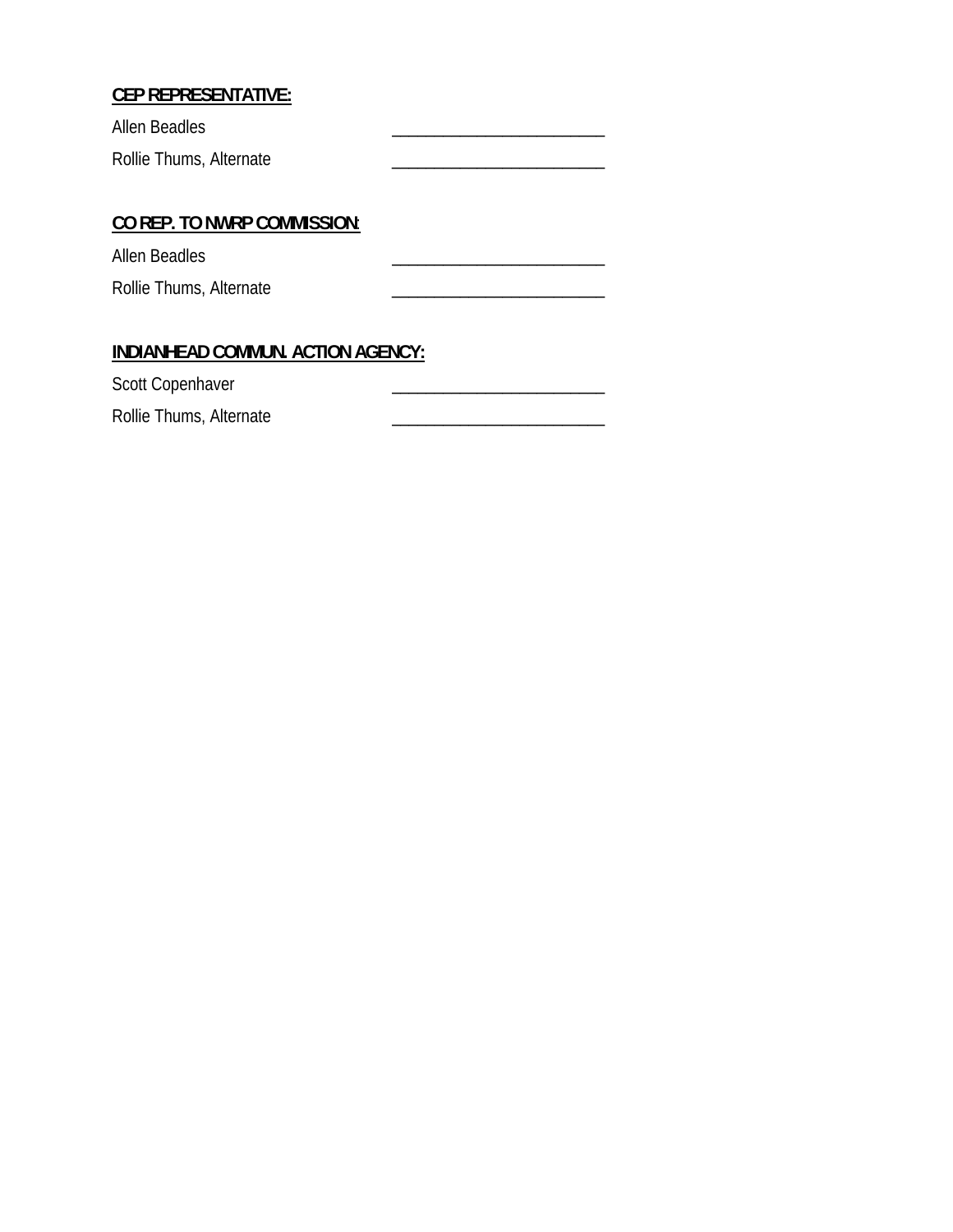### **LOCAL EMERGENCY PLANNING COMM.:**

| James G. Seidl, Chair |  |
|-----------------------|--|
| <b>Bill Breneman</b>  |  |
| Don Albers            |  |
| Larry Peterson        |  |
| Kathy Danen           |  |
| Mike Danen            |  |
| Patty Krug            |  |
| <b>Scott Lindow</b>   |  |
| George Marks          |  |
| Jess Sackmann         |  |
| Mark Kind             |  |
| Michael Schaefer      |  |
| Lois Ristow           |  |
| Sue Faber             |  |
| Harry Sweda           |  |
| <b>Patrick Rose</b>   |  |
| <b>Jack Poirier</b>   |  |
| John Fales            |  |
| <b>Russ Bullis</b>    |  |
| Mary Williams         |  |
| Carol O'Leary         |  |
| <b>Tom Tallier</b>    |  |
| <b>Fred Ebert</b>     |  |

**LIBRARY BOARD:** (Seven-Members: 1-Supervisor, 1-Member a Representative from a Public School District & 5-Members-each a resident of each municipality of the 5 libraries)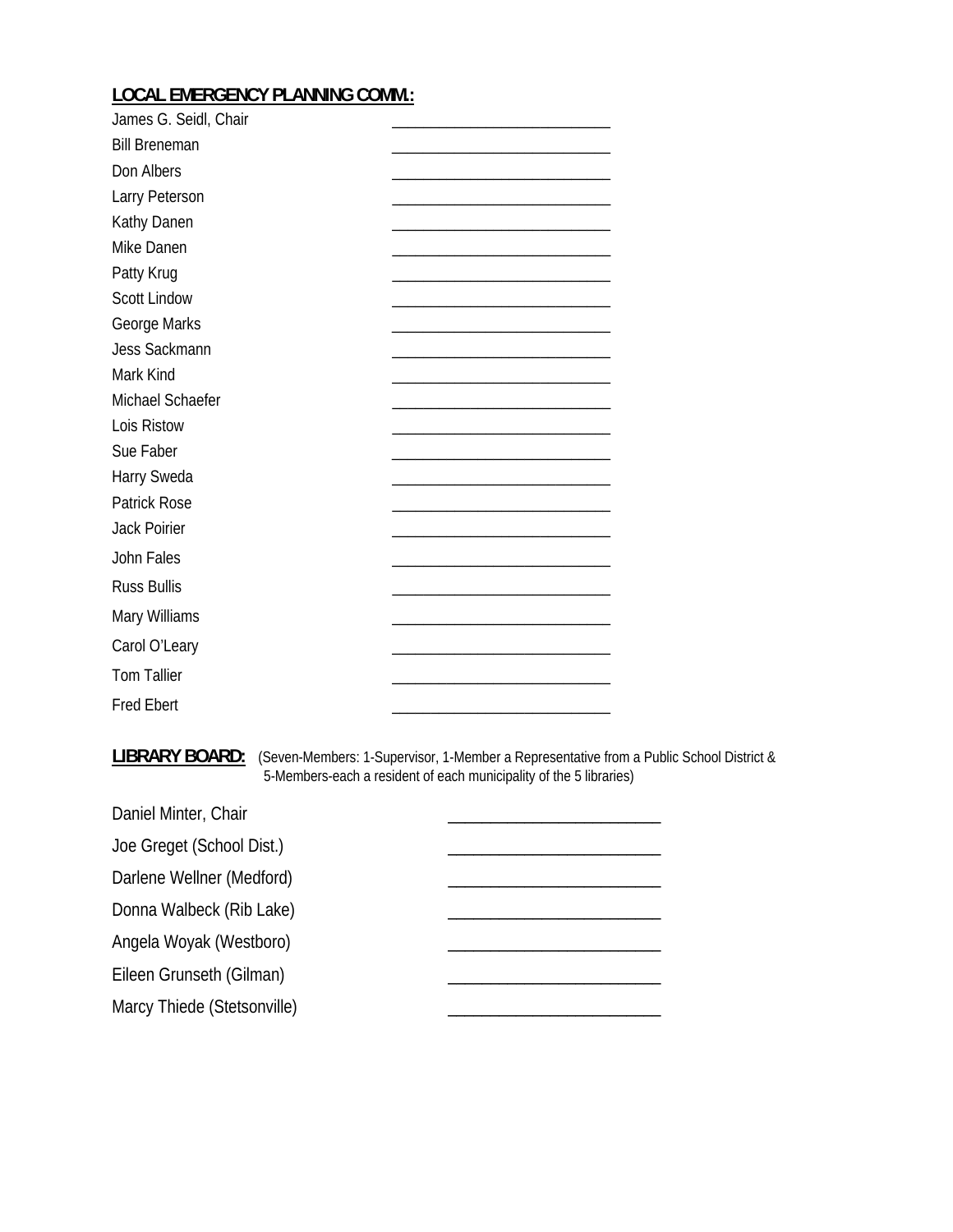## **ECONOMIC DEVELOPMENT COMMITTEE**:

| Jim Metz, Co. Bd. Chair                           |                                                                                    |
|---------------------------------------------------|------------------------------------------------------------------------------------|
| Fred Parent, Finance Chair                        |                                                                                    |
| Mike Wellner, City of Medford                     |                                                                                    |
| Scott Copenhaver, Village of Gilman               |                                                                                    |
| Bill Wisniewski, Village of Lublin                |                                                                                    |
| Larry Ziembo, Village of Rib Lake                 |                                                                                    |
| Randy Mayer, Village of Stetson.                  |                                                                                    |
| Lester Lewis, Towns Assoc. #1                     |                                                                                    |
| Ed Hamel, Towns Assoc. #2                         |                                                                                    |
| Vern Pernsteiner, Towns Assoc. #3                 |                                                                                    |
| George Southworth, Towns Assoc. #4                |                                                                                    |
| Bruce Strama, ex officio                          |                                                                                    |
| Arlen Albrecht, ex officio                        |                                                                                    |
| Sue Emmerich, ex officio                          |                                                                                    |
| <b>FAIR BOARD REPRESENTATIVE:</b><br>Chuck Zenner | (1-Member of Buildings, Grounds & Parks)                                           |
| TRANSPORTATION COORDINATION:                      | (Three-Supervisors: 1-COA member, 1-Human Services member<br>& 1-other Supervisor) |
| Dave Bizer, Chair                                 |                                                                                    |
| Diane Albrecht                                    |                                                                                    |
| <b>Rollie Thums</b>                               |                                                                                    |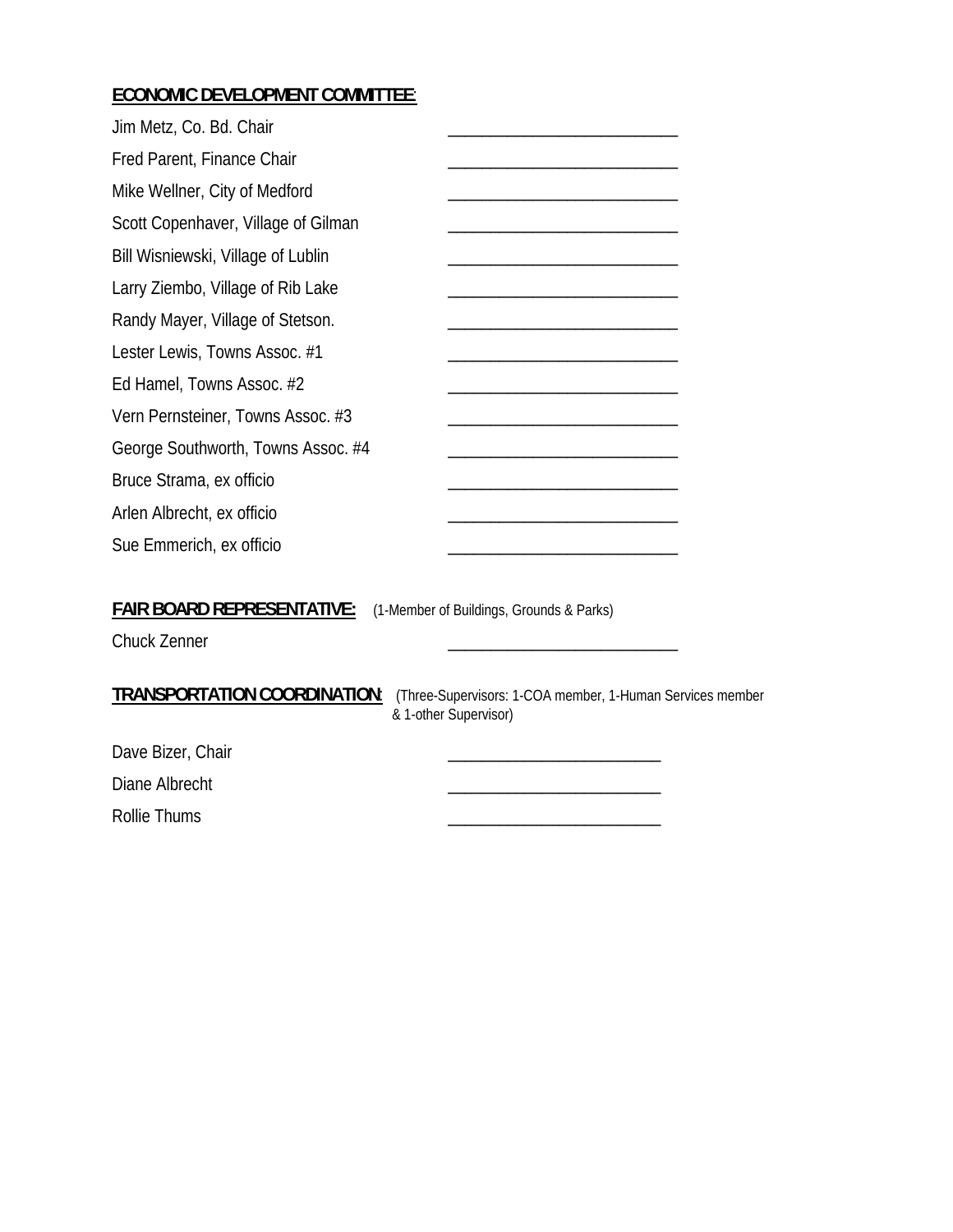**LAND USE ADVISORY COMMITTEE:** (14 members appointed for indefinite term until completion of plan)

| John Werner<br>Zoning Comm. Chair/Designee       |  |
|--------------------------------------------------|--|
| Lester Lewis<br>County Board Member              |  |
| <b>Tim Peterson</b><br>Farmer                    |  |
| Dan Olson<br>Real Estate Agent                   |  |
| <b>Cathy Mauer</b>                               |  |
| Patricia Smith                                   |  |
| Joe Sweda                                        |  |
| <b>Resident West</b>                             |  |
| Mike Roiger<br><b>Resident East</b>              |  |
| <b>Brian Kulas</b><br>Lake Assoc. President      |  |
| <b>Terry Schultz</b><br><b>Town Board Member</b> |  |
| Joyce Balciar<br><b>Financial Institution</b>    |  |
| <b>Allan Mueller</b><br>Contractor/Builder       |  |
| Greg Knight<br><b>City Representative</b>        |  |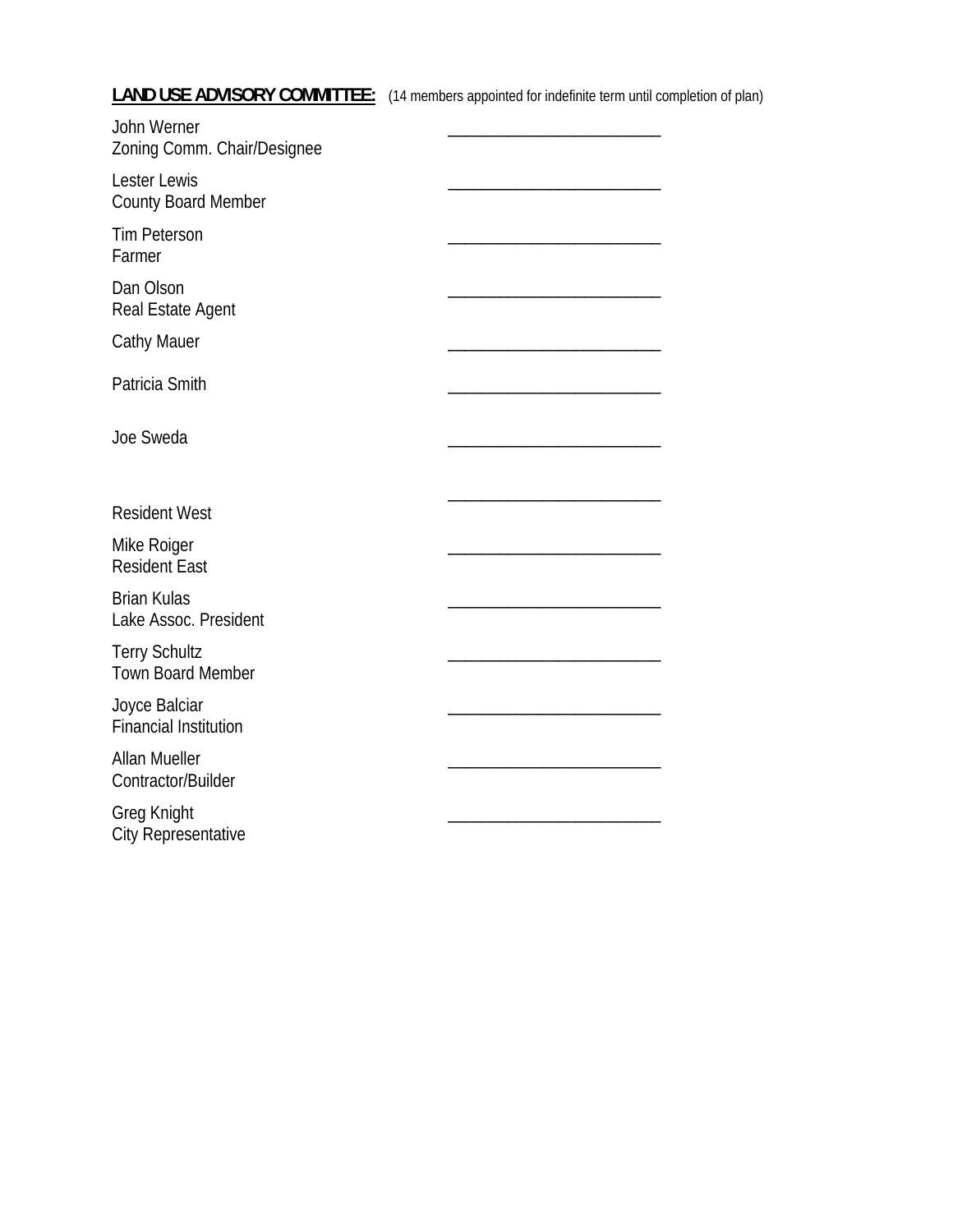#### **FAMILY SUPPORT PROGRAM ADVISORY COMM:** (Representation as specified in Sec. 46.985(3)(a), Wis. Stats.)

| Olusola Adedokun     |  |
|----------------------|--|
| Kim Lewandowski      |  |
| Lori Willner         |  |
| Donna Kalmon         |  |
| Michele Armbrust     |  |
| Joseph Greget        |  |
| <b>Sally Toepfer</b> |  |

## **COP/LONG-TERM SUPPORT ADVISORY COMM:** (Representation as specified in Sec. 46.27(4), Wis. Stats.)

| Shirley Sloniker, Chair |  |
|-------------------------|--|
| Dennis Fuchs            |  |
| <b>Daniel Minter</b>    |  |
| Ingrid Purvis           |  |
| Diane Niggemann         |  |
| Judy Fillmore           |  |
| <b>Russ Blennert</b>    |  |
| Reiny Klingbeil         |  |
| <b>Shirley Kleist</b>   |  |
| Nancy Nelson            |  |
| <b>Frances Smith</b>    |  |
| Nancy Doberstein        |  |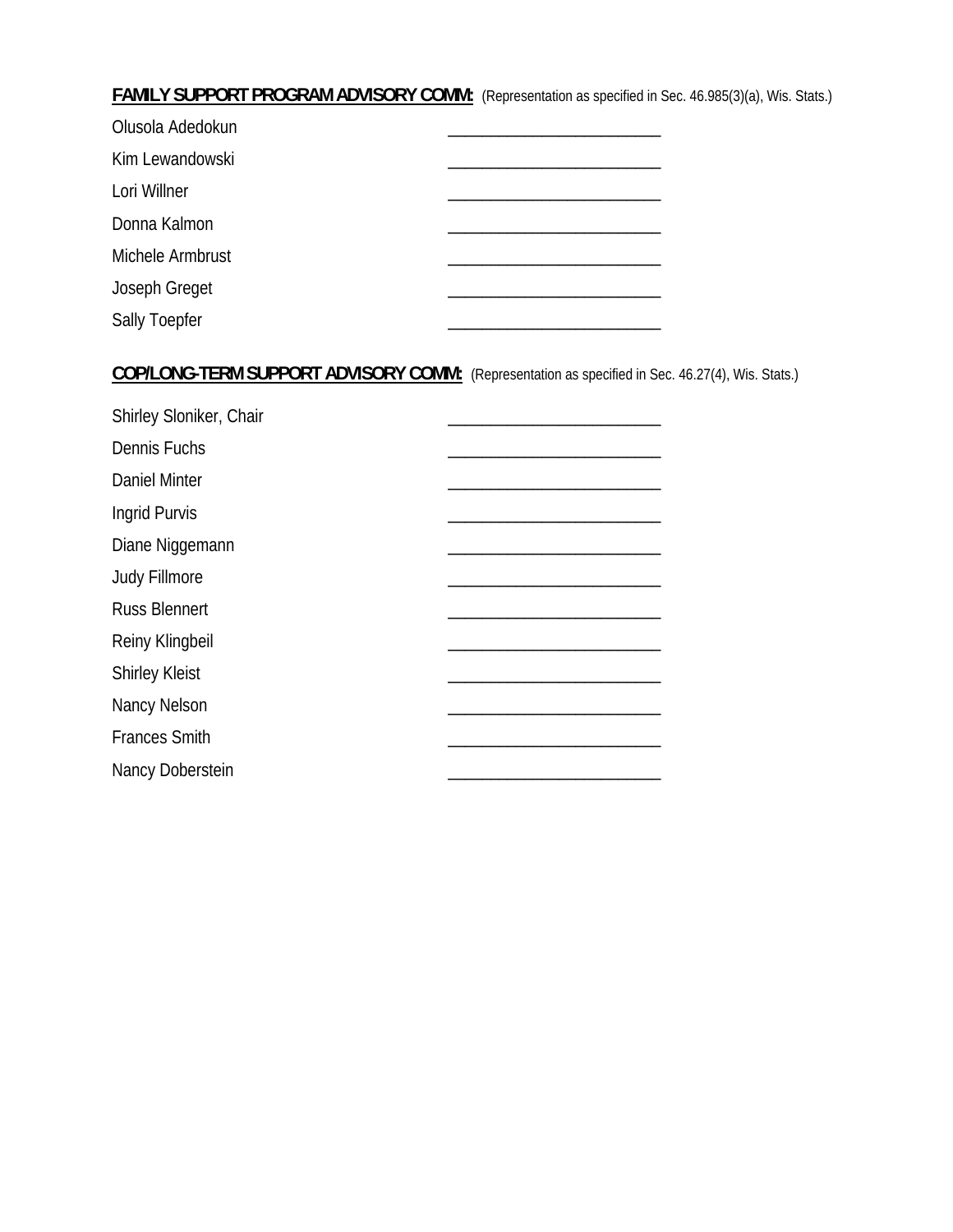### **W-2 COMMUNITY STEERING COMMITTEE**

| Arlen Albrecht, Chair                 |  |
|---------------------------------------|--|
| Peggy Kellnhofer                      |  |
| Susan Hady                            |  |
| <b>Father Gerard Willger</b>          |  |
| Sharon Ludwig                         |  |
| Kathy Danen                           |  |
| Jill Koenig                           |  |
| Dan Harrell                           |  |
| <b>Susie Nicks</b>                    |  |
| Paul Thornton, Black River Industries |  |
| Len Hamman                            |  |
| Sue Emmerich                          |  |
| Kris O'Leary                          |  |

#### **MINING COMMITTEE:**

| Rollie Thums, Chair |  |
|---------------------|--|
| Daniel Minter       |  |
| Scott Copenhaver    |  |
| Ray Soper           |  |
| Dennis Fuchs        |  |

**BOARD OF ADJUSTMENTS:** (Five Members: 1-Supervisor, 2-lay members & 2-alternates) (Members cannot be a city or village resident)

| Robert Prokop            |  |
|--------------------------|--|
| Ray Mallo                |  |
| David Krug               |  |
| Ed Schlosser (alternate) |  |
| LeRoy Jensen (alternate) |  |